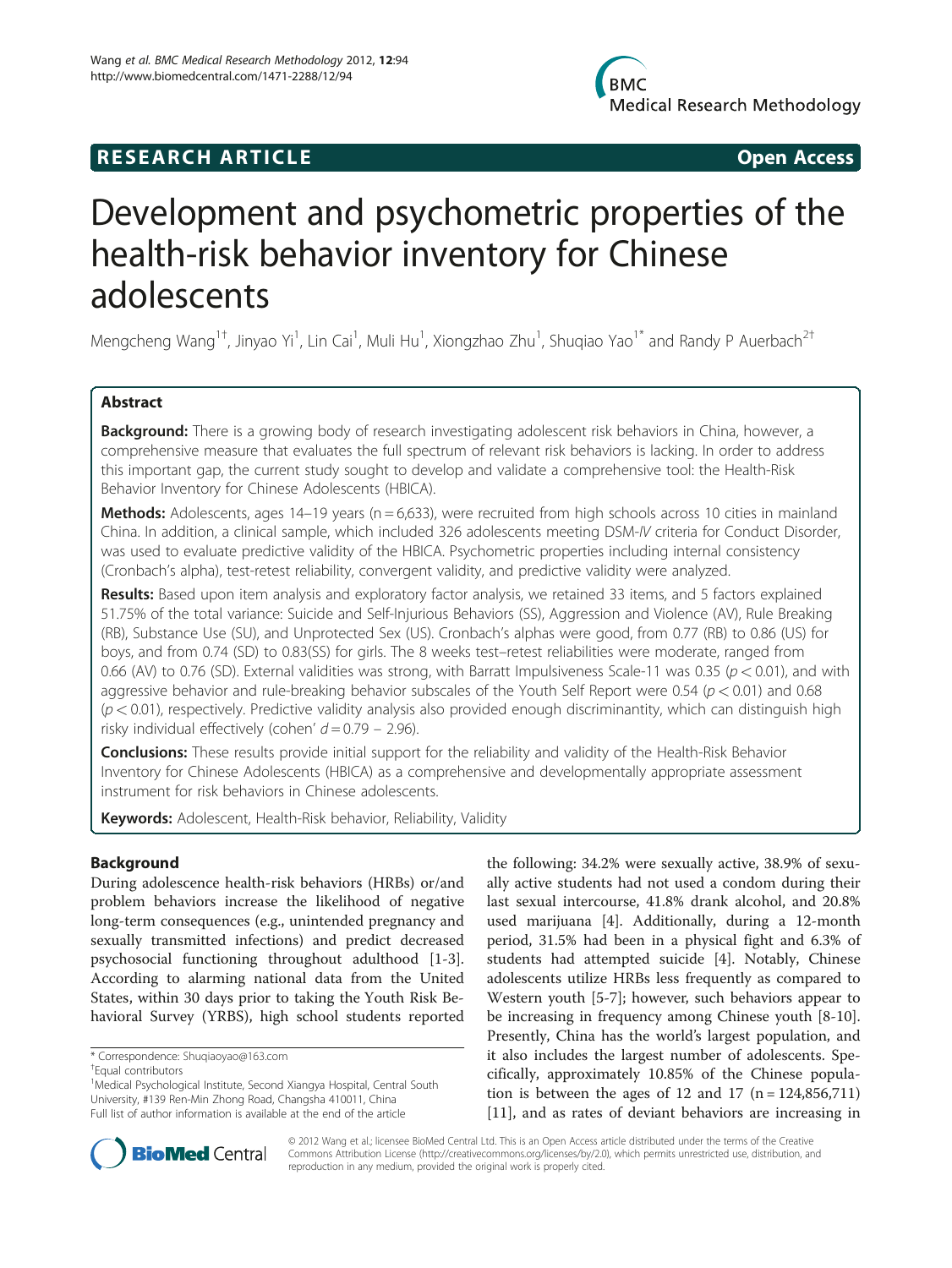frequency among youth, it is important to develop an instrument, which will delineate the types and frequencies of HRBs that individuals utilize. In doing so, researchers and clinicians can then develop strategies to curb escalating engagement in HRBs.

While there is a growing body of research examining adolescent risk behaviors in China [\[5](#page-7-0)-[10,12-14](#page-7-0)], there is not a comprehensive measure that was developed using an emic approach. Rather, researchers have more typically applied an etic method in which a measure was created in Western settings and then translated the instrument for use within mainland China. These initial steps provided a wealth of important information about patterns of behaviors among Chinese adolescents, and importantly, it also identified subtle differences, which would be critical to address in the development of a native tool.

To date, a number of screening instruments have been created to assess HRBs or problem-related behaviors [[15-21](#page-7-0)], however, the scope of each of these measures is limited and cannot evaluate the full spectrum of HRBs. For example, the Adolescent Risk Behavior Screen (ARBS) [[20](#page-7-0)] contains 9 items; however, five of these items assess substance use and the remaining 4 items each assess a specific risk behavior (e.g., fighting and unhealthy eating). Similarly, the Adolescent Risk Inventory (ARI)[\[21](#page-7-0)] fails to evaluate the full spectrum of healthrisk behaviors as only three specific type of risk behaviors were encompassed.

Comparatively, the more comprehensive instruments assessing multiple domains of potential problems tend to be lengthy and time consuming, which may limit the clinical application. For example, the Problem Oriented Screening Instrument for Teenagers (POSIT) [[22\]](#page-7-0) and Child Behavior Checklist (CBCL) [\[23\]](#page-7-0), both gold standards, are lengthy, 139 and 113 items, respectively. Alternatively, the Youth Risk Behavior Survey (YRBS) [[24\]](#page-7-0), which is administered to high school students in the United States every 2 years, measures risk behaviors across multiple domains, including substance use, sexual risk behavior, and violence. Although the YRBS has been shown to have good test-retest reliability [\[25](#page-7-0)], it is not easy to examine internal consistency coefficients in light of the dichotomous response scale (i.e., yes/no responses). Moreover, the data is not appropriate for further sophisticated statistical analyses (e.g., structure equation modeling), as most of the questions regarding specific behaviors only provide frequency data.

In order to address an important gap, the current study sought to develop and validate a comprehensive tool, which accounted for subtle behavioral differences that may emerge within adolescents from mainland China: the Health-Risk Behavior Inventory for Chinese Adolescents (HBICA). In doing so, we examined the psychometric properties including internal consistency (Cronbach's alpha), test-retest reliability, convergent validity, and predictive validity of HBICA in a large and representative mainland China high school sample.

# Methods

#### Participants

Participants in sample 1 were recruited from high schools in 10 urban areas across different parts of mainland China. These cities included Beijing, Shenyang, Langfang, Cangzhou, Hangzhou, Suzhou, and Guangzhou, Changsha and Yinchuan, and Chengdu. The final sample included 6,633 adolescents, and Table [1](#page-2-0) includes demographic information pertaining to age, grade, gender, race, family background, and parental education status.

Additionally, a clinical population, sample 2, was recruited from the Medical Psychological Institute, Central South University, Second Xiangya Hospital, in Changsha, Hunan, People's Republic of China. A total of 326 adolescents (ages = 13–17; M = 15.10 years, SD = 0.9, 85.5% male) met DSM-IV criteria for Conduct Disorder.

#### Procedure and Data Collection

Prior to initiating the project, the Human Subjects Review Committee at Central South University provided approval of our study objectives and design. For adolescents participating in high schools across mainland China, parental consent was also required. Informed consent was given by parents and legal guardians, as well as by students, prior to the administration of self-report questionnaires. Participating adolescents were administered the HBICA and criterion measures including Barratt Impulsiveness Scale-11 version (BIS-11)[[26\]](#page-7-0) and Youth Self-Report Form (YSR)[[23,27\]](#page-7-0), during a predetermined 45-minute class period. Additionally, a total of 678 adolescents were invited to complete the HBICA 8 weeks after initial survey completion. These adolescents were chosen from participating schools in Suzhou and Yinchuan. This sample was representative of our population age (ages  $14-19$ ;  $M = 16.18$ ,  $SD = 0.95$ ) and gender (54% female and 46% male).

With respect to sample 2, all participants completed the self-report questionnaires as the same procedure as the sample 1. Additionally, the Structured Clinical Interview for DSM-IV (SCID) was used to generate current diagnoses for Conduct Disorder [[28](#page-7-0)]. Two clinical psychology doctoral students conducted the interviews, and the Fleiss kappa was 0.74.

# Measures

Health-Risk Behavior Inventory for Chinese Adolescents (HBICA). HRB is a composite concept that includes a wide range of behaviors. Development of the HBICA was determined based on items included in the YRBS [[4\]](#page-7-0), which divides HRB into 6 categories: unintentional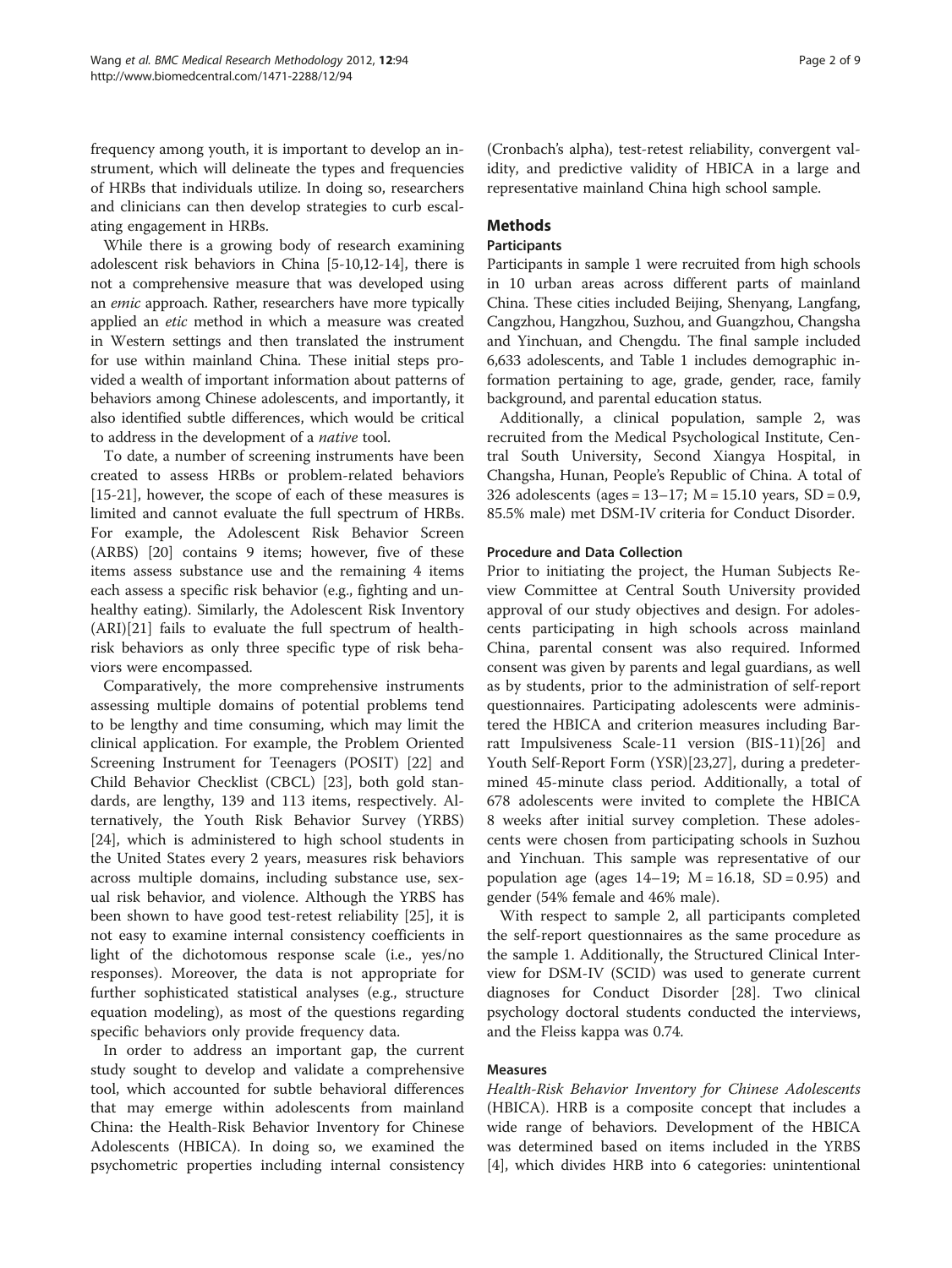| Demographic variables  |               | Sample 1      |               | p     | Sample 2 <sup>a</sup> |                    |
|------------------------|---------------|---------------|---------------|-------|-----------------------|--------------------|
|                        | Total (6,633) | Boys (3,280)  | Girls (3,353) | $x^2$ |                       | <b>Total (326)</b> |
| Ethnicity              |               |               |               | 1.15  | 0.28                  |                    |
| Han nationality        | 94.5% (6,267) | 94.8% (3,109) | 94.2% (3,158) |       |                       | 94.2% (307)        |
| Other ethnic minority  | 5.5% (366)    | 5.2% (171)    | 5.8% (195)    |       |                       | 5.8% (19)          |
| Grade                  |               |               |               | 37.74 | < 0.01                |                    |
| 10th                   | 44% (2,918)   | 43% (1,409)   | 45% (1,509)   |       |                       |                    |
| 11th                   | 31% (2,056)   | 34.3% (1,509) | 27.8% (931)   |       |                       |                    |
| 12th                   | 25% (1,659)   | 22.7% (746)   | 27.2% (913)   |       |                       |                    |
| Only one child         |               |               |               | 68.99 | < 0.01                |                    |
| Yes                    | 65.7% (4,361) | 70.6% (2,317) | 61% (2,044)   |       |                       | 48.8% (159)        |
| No                     | 34.3% (2,272) | 29.4% (963)   | 39% (1,309)   |       |                       | 51.2% (167)        |
| Family composition     |               |               |               | .57   | 0.90                  |                    |
| Nuclear families       | 91% (6,036)   | 91.2% (2,992) | 90.8% (3,044) |       |                       | 77.9% (254)        |
| Divorced families      | 4.1% (272)    | 3.9% (129)    | 4.3% (143)    |       |                       | 11.3% (37)         |
| Remarried families     | 2.7% (180)    | 2.7% (87)     | 2.8% (93)     |       |                       | 6.8% (22)          |
| Single-parent families | 2.2% (145)    | 2.2% (72)     | $2.2\%$ (73)  |       |                       | 4% (13)            |
| Paternal education     |               |               |               | 0.87  | 0.78                  |                    |
| Primary or less        | 51% (3,383)   | 51.6% (1,692) | 50.4% (1,691) |       |                       | 55.8% (182)        |
| High school            | 32.1% (2,129) | 31.7% (1,040) | 32.5% (1,089) |       |                       | 26.1% (85)         |
| University             | 16.9% (1,121) | 17.7% (581)   | 16.1% (540)   |       |                       | 18.1% (59)         |
| Maternal education     |               |               |               | 2.56  | 0.14                  |                    |
| Primary or less        | 59.4% (3,940) | 58.3% (1,912) | 60.5% (2,028) |       |                       | 62% (202)          |
| High school            | 28.4% (1,884) | 27.4% (899)   | 29.4% (985)   |       |                       | 23% (75)           |
| University             | 12.2% (809)   | 14.3% (469)   | 10.1% (340)   |       |                       | 15% (49)           |

<span id="page-2-0"></span>

| Table 1 Demographic Characteristics of the Community and Clinical Samples |  |  |
|---------------------------------------------------------------------------|--|--|
|---------------------------------------------------------------------------|--|--|

Note. a = 85.of the clinical sample was male, so the distribution of sample 2 not according to gender.

injuries and violence, tobacco use, alcohol and other drug use, sexual risk behaviors, unhealthy dietary behaviors, and physical inactivity, and the Risk Behavior Questionnaire for Adolescents (RBQ-A) [\[12-14](#page-7-0)], which classifies risk behavior into another six categories: unsafe sexual practices, aggressive and/or violent behaviors, rule breaking, dangerous, destructive, and/or illegal behaviors, suicide and self-injurious behaviors, and alcohol and/or drug use. Since the YRBS and RBQ-A contain overlapping assessment categories, we combined these sections into six domains in the HBICA: (1) Suicide and Self-Injurious Behaviors (SS), (2) Health-Compromising Behaviors (HCB), (3) Aggression and Violence (AV), (4) Rule Breaking (RB), (5) Substance Use (SU), and (6) Unprotected Sex (US). Based upon an extensive literature review and adaptations from related scales (i.e., YRBS and RBQ), we constructed a measure, which included a total of 50 items with 6–12 items per domain. An expert panel of 5 specialists in clinical psychology, health education, behavioral medicine, and pediatrics examined the initial questionnaire. The panel was asked to

comment on each item regarding the accuracy, clarity, and relevance. Items were slightly modified based on expert reviews. Respondents reported the frequency of their engagement using a scale included in the RBQ-A:  $0 =$  never,  $1 = 1$  time per month,  $2 = 2 - 4$  times per month,  $3 = 2-3$  times per week, and  $4 = 4$  times or more per week.

The Chinese Version of the Barratt Impulsiveness Scale-11 (BIS-11). The BIS-11 is a widely used selfreport questionnaire that asks participants to rate their frequency of common impulsive or non-impulsive activities on a 1 (rarely/never) to (almost always/always). The BIS-11 contains 30 items, and the sum of the ratings provides an overall impulsiveness score, with higher scores indicating greater levels of impulsivity. Past research has indicated that the instrument is reliable and valid to use among Chinese adolescents [\[26](#page-7-0)]. In the current study, the Cronbach's alpha was .81, indicating high internal consistency.

Youth Self-Report Form (YSR) [\[23,27\]](#page-7-0). Two subscales from the YSR were included in the current study: Rule-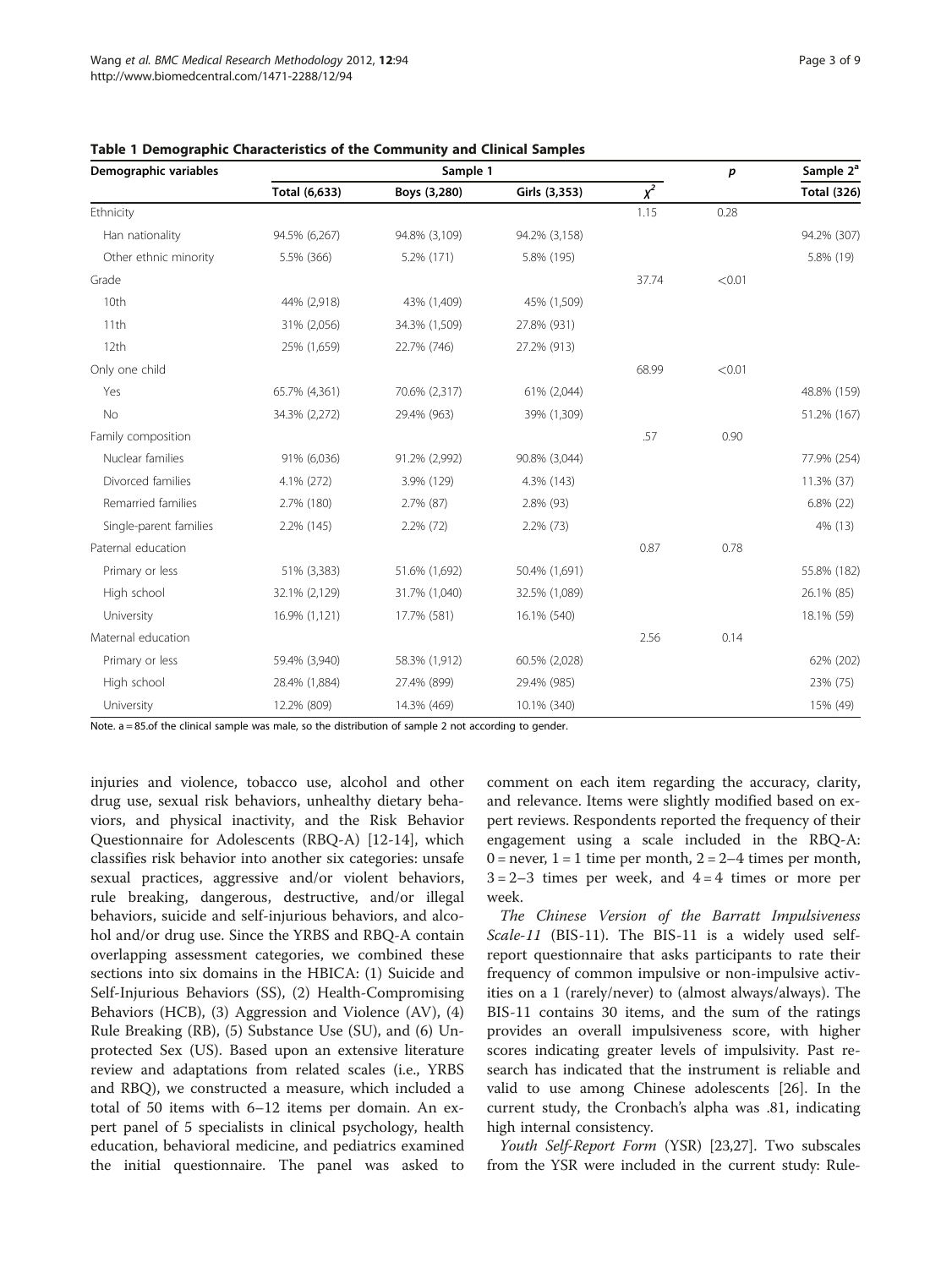Breaking Behavior (RB, 13 items) and Aggressive Behavior (AGG, 20 items). These questions are answered on a 3 point scale  $(0 =$  never true,  $1 =$  sometimes true,  $2 =$  always true). Excellent psychometric properties have been reported for the Chinese version, including strong test-retest reliability, inter-parent agreement, internal consistency, and high construct validity [\[23,27](#page-7-0)]. In the present study, the Cronbach's alphas for RB and AGG were .71 and .68, respectively.

#### Data analysis

Descriptive statistics, ANOVA, and exploratory factor analysis (EFA) were performed using SPSS version 18.0. Additionally, Mplus 5.1 was utilized in order to conduct confirmatory factor analyses (CFA).

Given the large sample size, two subsamples were generated using the "select case" function in SPSS, with random selection and sample size set at approximately 50%. The first subsample included 3,326 cases, and it was used for item analysis and EFA. The second subsample, with 3,307 cases, was used for Confirmatory Factor Analysis (CFA). When conducting EFA, factors were extracted by principle components and subjected to a varimax rotation. The scree plot test and Eigenvalues exceeding 1.0 were chosen to determine the number of factors. Items were retained based upon the following criteria: (1) the corrected item-total correlation was > .30 and statistically significant at  $p < .001$ , and (2) the factor loading was > .35 and there was no evidence of cross loading, loading at target factor was higher than that at nontarget factor.

Next, the retained items were subjected to CFA using the subsample. Since item distribution was non-normal, we used a robust maximum likelihood estimator for non-normality [\[29\]](#page-7-0) to avoid potential data distortion. As part of this accepted practice [[30](#page-7-0)], we evaluated the fit of the CFA model using Satorra-Bentler chi-square, root-mean-square error of approximation (RMSEA  $<$  0.08), Tucker–Lewis index (TLI  $>$  0.90), and a comparative fit index (CFI  $> 0.90$ ).

Cronbach's alpha coefficient, test-retest correlation, and corrected item-total correlation were all chosen to evaluate HBICA reliability. Pearson product–moment correlations determined scale concurrent validity, as well as independent sample  $t$ -tests and effect size (Cohen's  $d$ ) were chosen to evaluate predictive validity of the inventory. Two-way analysis of variance was used to compare scores across gender and grade.

# Results

# HBICA Item Analysis and Modifications

We used the corrected item-total correlation to retain an item. We calculated the corrected item-total correlations, and a question was removed if the item-total correlation was less than 0.30. Consequently, 8 items were removed: "Have you used illegal drugs?", "Have you sold illegal drugs?", "Have you had unclear propose drugs?", "Have you ever engaged in sexual actives by force?", and "Have you committed arson?", "Have you been unfaithful to your boyfriend or girlfriend", "Have you vomited or used laxatives to control your weight", and "Have you starved yourself for weight control."

In addition, all five questions regarding Health-Compromising Behaviors (HCB) were removed due to low item-total correlations. Those items included: "Do you have breakfast everyday?", "Do you drink milk?", "Do you drink soya-bean milk?", "Do you drink soda/ cola?", and "Do you drink juice?".

#### Exploratory and Confirmatory Factor Analysis

Based on the item deletions specified above, EFA examined the associations among the remaining 37 items. The results from EFA revealed that five factors were extracted reasonably. Each factor contained 5 to 12 items. Items were deleted while cross-loaded on multiple factors (factor loading more than or equal to |0.35| on two or more factors) and/or did not load significantly on any factor (loading less than |0.30| on all factors). After removing the nonloading and cross-loading questions, 33 items remained. A new EFA was then conducted on these questions, and the analyses confirmed the 5-factor solution, which explained 51.75% of the total variance.

Using the other subsample  $(n = 3,307)$ , we conducted a CFA to examine the 5-factor structure generated by the EFA described above. The fit indices included: NNFI = 0.90, CFI = 0.92, and RMSEA  $(90\% \text{ CI}) = 0.029$   $(0.029, 0.029)$ 0.031). Such findings indicate that a 5-factor structure is an acceptable fit of the data. Factor loadings for all items were statistically significant and ranged from 0.42 to0 .87 ( $p < 0.01$ ) (see Table [2\)](#page-4-0).

# Reliability

When examining the reliability of the HBICA, we conducted analyses in the full sample (i.e., sample 1). Cronbach's alpha coefficients for the HBICA total scale and subscales are included in Table [3.](#page-5-0) In general, the internal consistency for the total instrument was comparable in boys (0.92) and girls (0.89), indicating strong internal consistency. Additionally, Pearson product–moment correlation coefficients for the 8-week interval examining test-retest reliability in a subset of the sample  $(n = 678)$ were moderate, ranging from 0.62 to 0 .76 (see Table [3](#page-5-0)).

#### Convergent and Predictive Validity

Table [3](#page-5-0) provides correlations among HBICA subscales. All the correlation coefficients exhibit weak to high effect sizes  $(r=.38-.73)$ . The largest effect size was between AV and RB  $(r=.73)$ , suggesting that these subscales represent interrelated, yet distinct, aspects of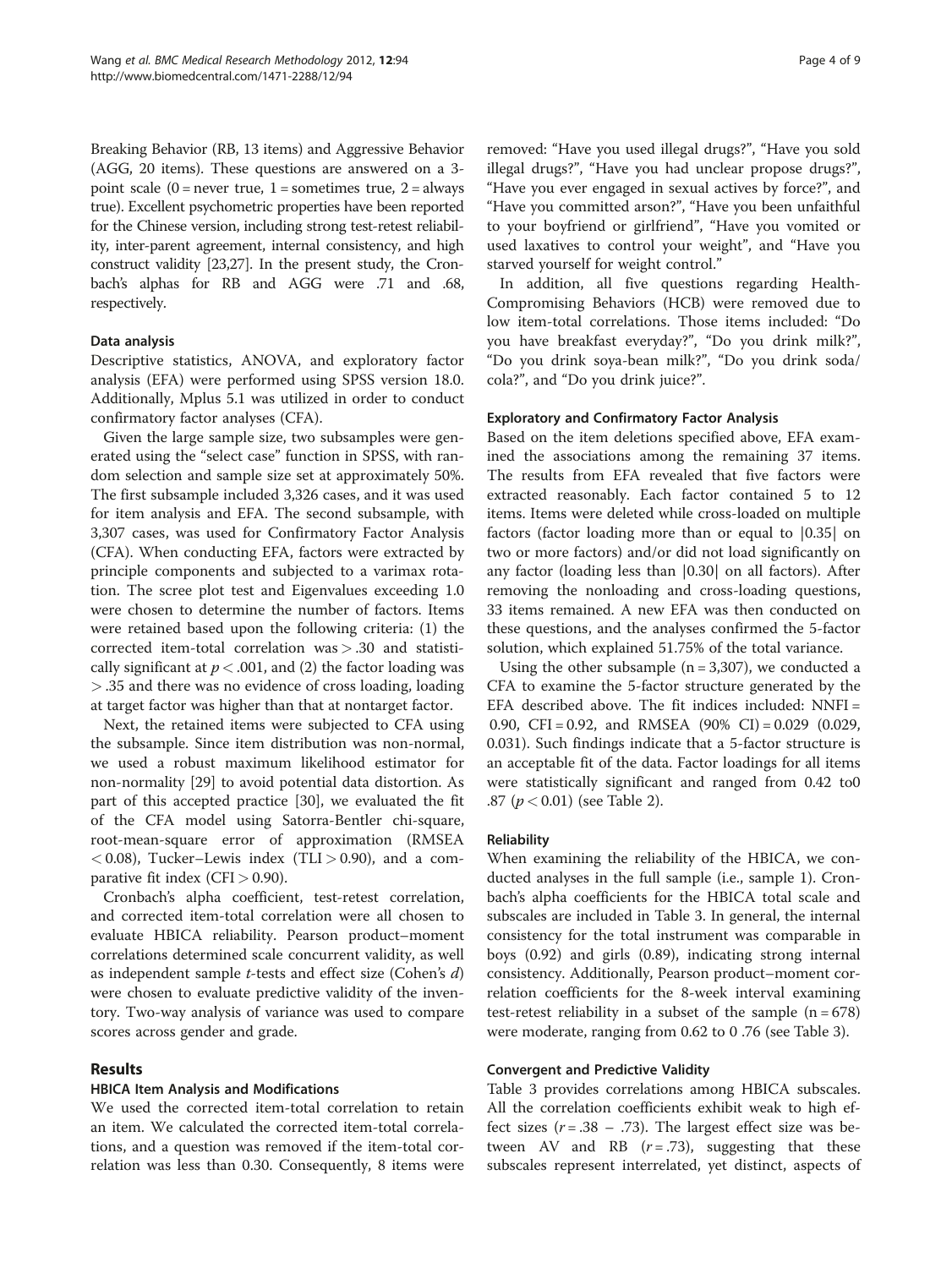| Item content                                                      | $\mathsf{C}$ r | AV   | SS   | <b>US</b> | SU   | RB   |
|-------------------------------------------------------------------|----------------|------|------|-----------|------|------|
| Verbal attack someone                                             | $0.42***$      | 0.45 |      |           |      |      |
| Damaging others' property                                         | $0.42***$      | 0.44 |      |           |      |      |
| Making fun of someone for their appearance or physical defect     | $0.45***$      | 0.45 |      |           |      |      |
| Bullying, threatening, or intimidating someone                    | $0.55***$      | 0.53 |      |           |      |      |
| Have been in a physical fight                                     | $0.63***$      | 0.75 |      |           |      |      |
| Hitting, crushing, pushing, kicking or confining another          | $0.61***$      | 0.62 |      |           |      |      |
| Ignore driving consequences                                       | $0.44***$      | 0.44 |      |           |      |      |
| Revenge on someone                                                | $0.61***$      | 0.61 |      |           |      |      |
| Blackmailed someone for money                                     | $0.49**$       | 0.47 |      |           |      |      |
| Carried a weapon                                                  | $0.59***$      | 0.69 |      |           |      |      |
| Attempted to cut or scald self                                    | $0.60**$       |      | 0.58 |           |      |      |
| Ideas of Suicide                                                  | $0.69**$       |      | 0.55 |           |      |      |
| Hurt self by biting, scratching, or knocking                      | $0.58**$       |      | 0.61 |           |      |      |
| Attempts at Suicide                                               | $0.72***$      |      | 0.72 |           |      |      |
| Attempted suicide                                                 | $0.62***$      |      | 0.61 |           |      |      |
| Ever had sexual intercourse                                       | $0.50***$      |      |      | 0.51      |      |      |
| Had sexual intercourse with at least one person                   | $0.65***$      |      |      | 0.71      |      |      |
| Drank alcohol or used drugs before sexual intercourse             | $0.61***$      |      |      | 0.73      |      |      |
| Caused girl pregnancy (boy) or caused yourself pregnancy (girl)   | $0.57***$      |      |      | 0.81      |      |      |
| Had sexual intercourse with stranger                              | $0.55***$      |      |      | 0.87      |      |      |
| Have you used cigarettes                                          | $0.68**$       |      |      |           | 0.77 |      |
| Smoking under the pressure of companion                           | $0.57***$      |      |      |           | 0.58 |      |
| Binge Drinking                                                    | $0.67**$       |      |      |           | 0.73 |      |
| Irritable, lose temper, headache, or insomnia due to quit smoking | $0.70**$       |      |      |           | 0.67 |      |
| Drink alcohol out of control at a party                           | $0.64***$      |      |      |           | 0.43 |      |
| Drink alcohol to save face                                        | $0.68***$      |      |      |           | 0.53 |      |
| Skip classes                                                      | $0.60**$       |      |      |           |      | 0.69 |
| Run away from home                                                | $0.55***$      |      |      |           |      | 0.64 |
| Received warning, record a demerit, or punishment from school     | $0.57**$       |      |      |           |      | 0.60 |
| Cheat or plagiarize during examination                            | $0.49**$       |      |      |           |      | 0.48 |
| Lie to family member                                              | $0.44**$       |      |      |           |      | 0.42 |
| Gambling                                                          | $0.46**$       |      |      |           |      | 0.54 |
| Steal money from home                                             | $0.44***$      |      |      |           |      | 0.43 |

<span id="page-4-0"></span>Table 2 Item-Total Correlation ( $n = 3307$ ) and Standard Factor Loadings for the HBICA ( $n = 3,326$ )

Note: Cr = Corrected correlation coefficients;  $**p$  < 0.01 (2-tailed).

AV = Aggression and Violence, RB = Rule Breaking, US = Unprotected Sex, SS = Suicide and Self-Injurious and SU = Substance Use.

health risk behaviors. Additionally, correlations between the HBICA total/subscales and (a) BIS-11  $(r = 0.35)$ , (b) YSR-AGG  $(r = 0.24 - 0.55)$ , and  $(c)$  YSR-RB  $(r = 0.38 - 0.55)$ 0.68) are included in Table [3.](#page-5-0)

To examine whether the HBICA could effectively discriminate between behaviors from high-risk individuals and those in a community sample, we compared responses from high school students and clinical subjects diagnosed with conduct disorder. Results indicated that clinical subjects scored significantly higher scores as compared to a non-clinical community sample (see Table [4\)](#page-5-0).

#### Gender and Grade Differences

Two-way ANOVAs were conducted for HBICA total and subscale scores, with grade and gender as independent variables. Table [5](#page-6-0) shows means and standard deviations for HBICA responses. Our results showed significant interactions between gender and grade for HBICA total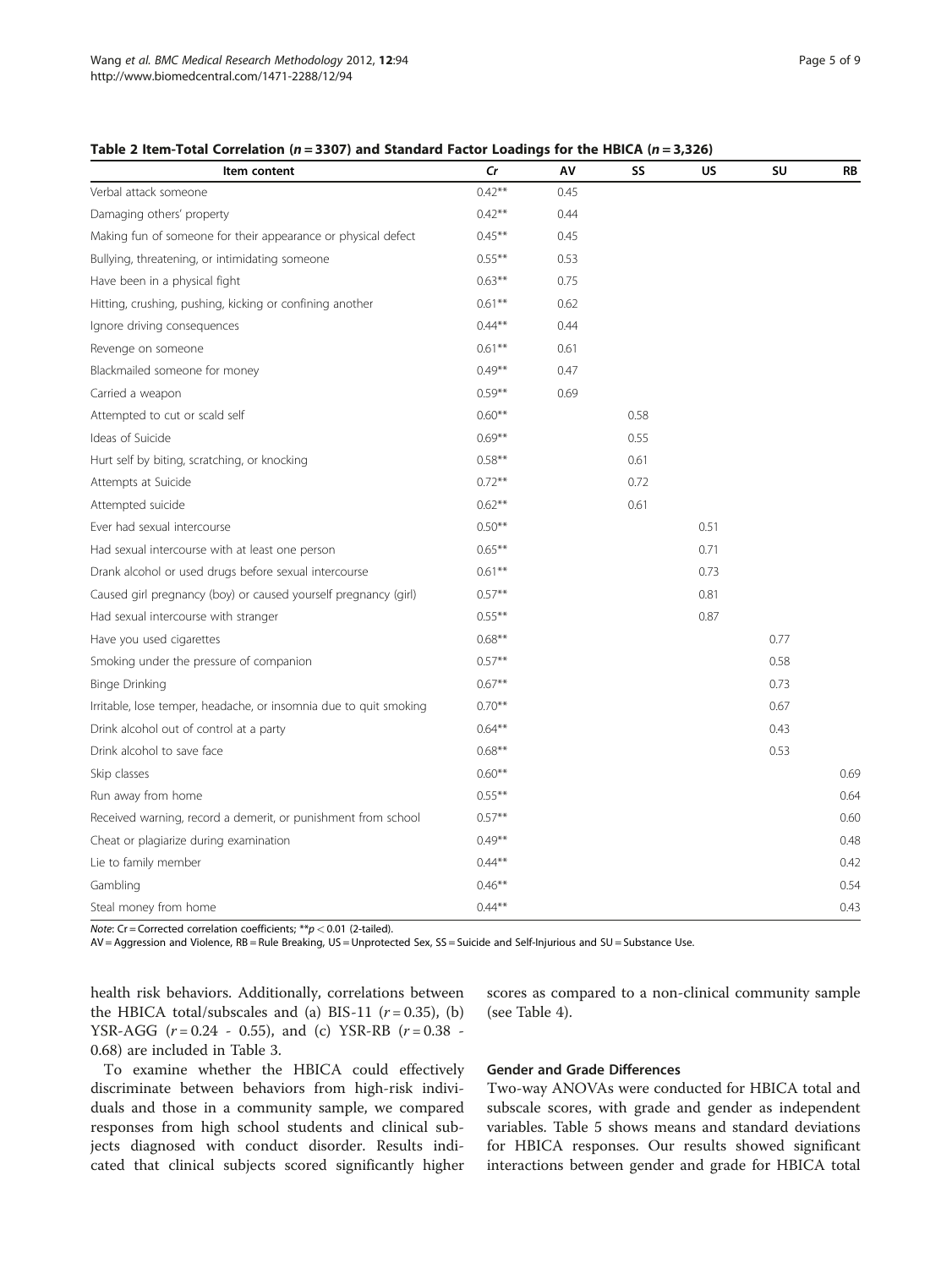<span id="page-5-0"></span>Table 3 Subscale Correlations of HBICA and Reliability Coefficients<sup>a</sup>

| Scale           | Cronbach's Alpha |       | <b>Test-retest reliability</b> | <b>BIS-Total</b> | YRS-AGG   | <b>YRS-RB</b> | (1)       | (2)       | (3)       | (4)               | (5)       |
|-----------------|------------------|-------|--------------------------------|------------------|-----------|---------------|-----------|-----------|-----------|-------------------|-----------|
|                 | Boys             | Girls |                                |                  |           |               |           |           |           |                   |           |
| $(1)$ AV        | 0.82             | 0.75  | $0.66***$                      | $0.33***$        | $0.55***$ | $0.61**$      |           |           |           |                   |           |
| $(2)$ RB        | 0.77             | 0.75  | $0.70***$                      | $0.31***$        | $0.45***$ | $0.63**$      | $0.73***$ |           |           |                   |           |
| $(3)$ US        | 0.86             | 0.77  | $0.62***$                      | $0.12***$        | $0.24***$ | $0.38***$     | $0.48***$ | $0.47***$ |           |                   |           |
| $(4)$ SS        | 0.79             | 0.83  | $0.73***$                      | $0.23***$        | $0.38***$ | $0.41***$     | $0.41***$ | $0.39***$ | $0.38***$ |                   |           |
| $(5)$ SU        | 0.81             | 0.74  | $0.76***$                      | $0.23***$        | $0.39***$ | $0.56***$     | $0.68***$ | $0.67***$ | $0.40***$ | $0.42***$         |           |
| (6) HBICA Total | 0.92             | 0.89  | $0.76***$                      | $0.35***$        | $0.54***$ | $0.68***$     | $0.77***$ | $0.77***$ | $0.51***$ | $0.45***^{\rm b}$ | $0.72***$ |

Note: AV = Aggression and Violence, RB = Rule Breaking, US = Unprotected Sex, SS = Suicide and Self-Injurious, SU = Substance Use, HBICA = Health-Risk Behavior Inventory for Chinese Adolescents, BIS-Total = The total score of the Barratt Impulsiveness Scale-11, YRS-AGG = Aggressive Behavior subscale of the Youth Self-Report Form, and YRS-RB = Rule-Breaking Behavior subscale of the Youth Self-Report Form.

a = The analyses in full sample (sample 1) except test-retest reliability(n = 678); b. Corrected correlation coefficients for full sample

 $**p < .01$  (2-tailed).

and all subscale scores with the exception of the SS subscale.

# **Discussion**

The current study sought to develop the Health-Risk Behavior Inventory for Chinese Adolescents (HBICA), which would provide a comprehensive measure for evaluating risk behaviors. Importantly, we examined the factor structure and psychometric properties in a robust sample of non-clinical and clinical adolescents, and the results strongly suggest that the instrument is a valid self-report measure for assessing multiple health-risk behaviors among Chinese adolescents.

In general, an ideal measure of adolescent health-risk behaviors explores a wide range of behaviors. In the current study, we proposed 6 categories; however, EFA and CFA supported 5-factor structure. Specifically, items from the HCB were excluded as a result of low associations among the items and low item-total correlations; however, several other studies have also found this effect [[31,32\]](#page-7-0). For example, in a study with 1,782 high school adolescents, Turbin and colleagues [[32\]](#page-7-0) found weak associations ( $r \leq 0.20$ ) among the following four HCB indicators: unhealthy dietary habits, sedentary behavior, unsafe behavior, and poor dental hygiene. Similarly, Adams and colleagues [\[15](#page-7-0)] reported weak associations  $(r \le 0.20)$  with exercise as it related to both sexual activity and substance use. Taken together, these results support our findings and suggest that the HCB is a distinct type of that may not be best captured in an instrument examining problem behaviors.

It should be noted that in our 5-factor solution, items pertaining to alcohol use and tobacco use were collapsed into a single factor. While this result is consistent with some researchers [[12-15\]](#page-7-0), others have reported that they are distinct dimensions [[33\]](#page-7-0). It is possible that this discrepancy may be explained by sample characteristics and cultural backgrounds. For example, smoking and drinking are symbolized as "showing off" behaviors, particularly in Chinese boys. Therefore, it is not surprising that smoking is highly associated with drinking behavior in Chinese adolescents [\[7](#page-7-0)].

With regard to survey reliability, Cronbach's alpha coefficients for HBICA total score and its subscales suggested satisfactory internal consistency. Moreover, the results from an 8-week test–retest demonstrated reliability and internal-consistency, which indicated that the test–retest reliability of all subscales and total scale were satisfactory. These results indicated that the HBICA is a reliable tool for investigating multiple health-risk behaviors among Chinese adolescents.

Importantly, the intercorrelations among HBICA subscale scores had large effect sizes and were similar to those found in previous studies [[33,34](#page-7-0)]. Our findings

| <b>Scale</b>    | Student sample $M \pm SD$ | Clinical sample $M \pm SD$ |            | Cohen d |
|-----------------|---------------------------|----------------------------|------------|---------|
| $(1)$ AV        | $4.47 + 3.99$             | $12.65 \pm 7.74$           | $34.18***$ | 1.93    |
| $(2)$ RB        | $3.17 \pm 2.66$           | $11.72 \pm 5.80$           | $52.16***$ | 2.96    |
| $(3)$ US        | $0.25 \pm 1.06$           | $2.03 \pm 3.09$            | $25.58**$  | 1.45    |
| $(4)$ SS        | $1.43 \pm 2.63$           | $3.59 + 4.24$              | $13.94**$  | 0.79    |
| $(5)$ SU        | $1.86 \pm 3.12$           | $9.28 \pm 5.98$            | 39.45**    | 2.24    |
| (6) HBICA Total | $11.18 \pm 9.84$          | $39.27 \pm 20.54$          | $46.75***$ | 2.65    |

Note: AV = Aggression and Violence, RB = Rule Breaking, US = Unprotected Sex, SS = Suicide and Self-Injurious, SU = Substance Use, HBICA = Health-Risk Behavior Inventory for Chinese Adolescents.

 $**p < .01$  (2-tailed).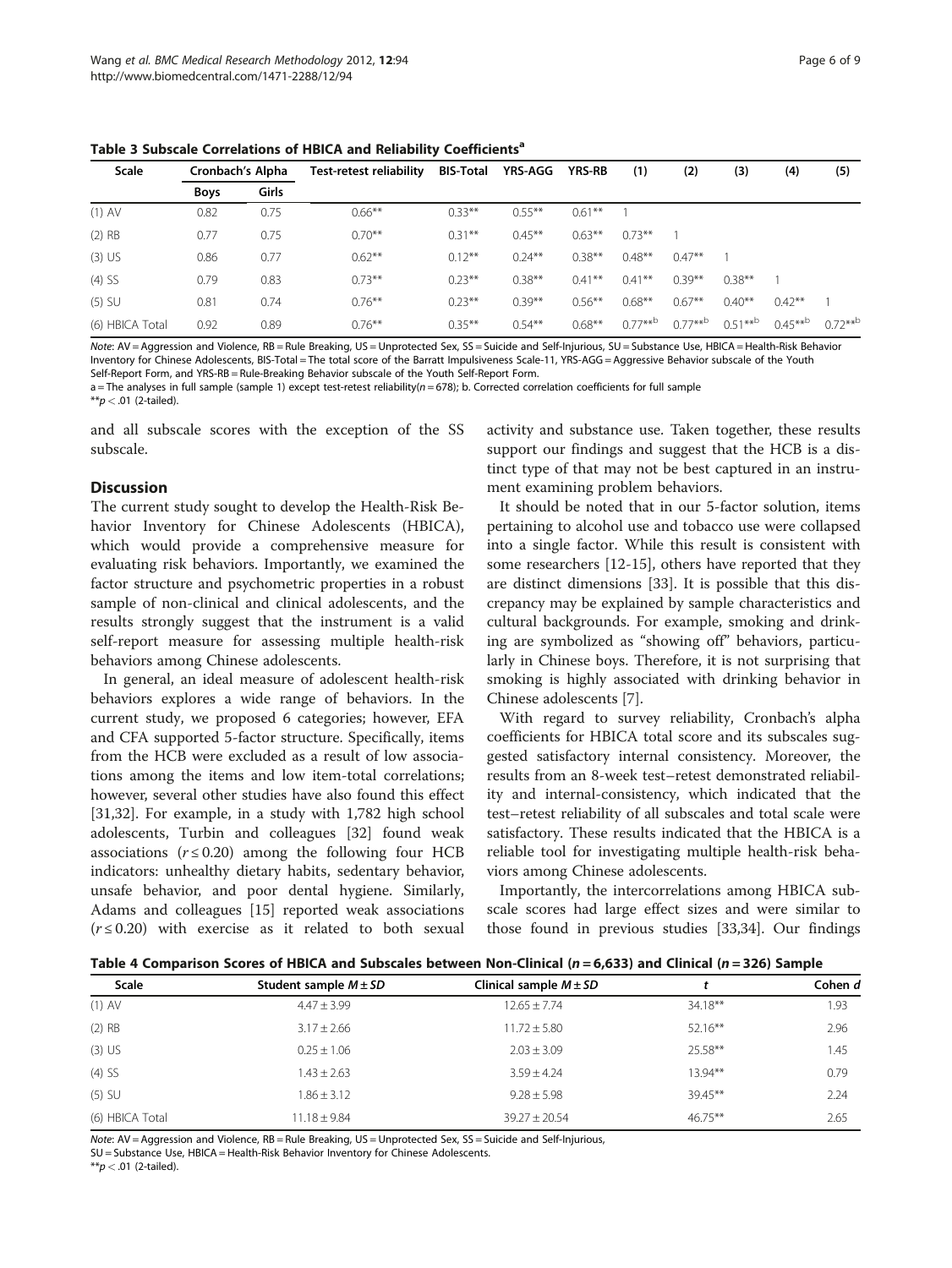<span id="page-6-0"></span>

|                 |       | Grade 10 |      |       | Grade 11 |       |      | Grade 12 |       |       |      | <b>TOTAL</b> |       |       |       |      |
|-----------------|-------|----------|------|-------|----------|-------|------|----------|-------|-------|------|--------------|-------|-------|-------|------|
|                 |       | boys     |      | girls |          | boys  |      | girls    |       | boys  |      | girls        |       | boys  | girls |      |
| <b>Scale</b>    | м     | SD       | М    | SD    | М        | SD    | М    | SD       | М     | SD    | М    | <b>SD</b>    | М     | SD    | М     | SD   |
| $(1)$ AV        | 5.32  | 4.11     | 3.43 | 2.76  | 5.93     | 4.56  | 3.54 | 2.88     | 5.22  | 3.93  | 3.22 | 2.48         | 5.51  | 4.24  | 3.41  | 2.72 |
| $(2)$ RB        | 3.69  | 2.85     | 2.86 | 1.99  | 4.38     | 3.27  | 2.99 | 2.25     | 3.91  | 2.84  | 2.82 | 1.99         | 3.98  | 3.01  | 2.89  | 2.07 |
| $(3)$ US        | 0.33  | 1.50     | 0.06 | 0.51  | 0.57     | 1.98  | 0.14 | 0.79     | 0.28  | .38   | 0.04 | 0.29         | 0.40  | 1.66  | 0.08  | 0.56 |
| $(4)$ SS        | 1.19  | 2.24     | 1.45 | 2.45  | 1.34     | 2.45  | 1.52 | 2.45     | 1.08  | 2.06  | 1.18 | 2.08         | 1.22  | 2.28  | 40، ، | 2.36 |
| $(5)$ SU        | 2.41  | 3.32     |      | 2.04  | 3.37     | 3.94  | 1.22 | 2.08     | 2.82  | 3.51  | 1.10 | 1.89         | 2.83  | 3.61  | 1.14  | 2.01 |
| (6) HBICA Total | 12.75 | 10.76    | 8.88 | 7.40  | 15.43    | 12.31 | 9.37 | 7.82     | 13.18 | 10.77 | 8.29 | 6.39         | 13.77 | 11.38 | 8.86  | 7.28 |

Note: AV = Aggression and Violence, RB = Rule Breaking, US = Unprotected Sex, SS = Suicide and Self-Injurious, SU = Substance Use, HBICA = Health-Risk Behavior Inventory for Chinese Adolescents.

provide additional evidence that the subscales represent interrelated, but distinct, aspects of health-risk behavior. The observed relationships between the HBICA and other self-report measures also support the construct validity of our inventory. For example, our results revealed significant correlations between AV and RB subscales and the YSR-RB subscale. In addition, a moderate to high statistically significant positive relationship was found between the HBICA subscales and the subscales of the YSR, although the relationship was somewhat stronger for the YSR-RB subscale than for the YSR-AGG subscale. It should also be noted that the correlation between the AV subscale and the YSR-RB subscale was larger than with the YSR-AGG subscale. Moreover, this pattern was similar for all the HBICA subscales. Regardless, of correlation size, these results are consistent with previous research [[35,36\]](#page-7-0) and suggests that the HBICA possesses strong convergent and discriminant validity.

Critically, clinical participants with a diagnosis of conduct disorder reported significantly higher on the HBICA and its subscales as compared to the nonclinical community sample. This finding demonstrates that the HBICA survey effectively differentiated "highrisk" versus "normal" adolescents. Additionally, the discriminating effects across the 5 subscales of the HBICA were heterogeneous.

With respect to sex differences, boys reported engaging in higher levels of health-risk behavior than girls (except for SS). This finding is consistent with metaanalyses showing large effect sizes regarding gender differences  $(d > 0.20)$  [[32,](#page-7-0)[37\]](#page-8-0) and similar results obtained with Chinese adolescents [[5-8](#page-7-0),[14](#page-7-0)]. Additionally, education level also influenced HBICA scores. Grade 12 respondents reported lower scores on the total and subscale items compared to Grade 11 subjects. Similarly, Grade 10 respondents reported lower scores than Grade 11 participants. It should be noted that Grade 10 represents the beginning of high school in China, or a participant's freshman status. Therefore, these findings may be

explained by the sharp increase in academic pressure following middle school completion and the continual increase in pressure for high school students to gain entrance into a better college [[38\]](#page-8-0).

There are several limitations to this study. First, while the HBICA is an advancement over other instruments used among Chinese adolescents, it is a self-report measure, and thus, it is subject to response bias. Future investigations would benefit from using a multiinformant approach including assessments from parents, teachers, and peers. Second, this study only examined the HBICA in a sample of urban adolescents, further studies should include rural sample to support the robustness of the HBICA.

# Conclusions

This study developed and validated the psychometric properties of a new comprehensive measure: the Health-Risk Behavior Inventory for Chinese Adolescents (HBICA). The study identified 5 factors to assess healthrisk behaviors: Suicide and Self-Injurious Behavior (SS), Aggression and Violence (AV), Rule Breaking (RB), Substance Use (SU), and Unprotected Sex (US), and these subscales exhibited internal consistency and reliability. Moreover, our results demonstrated that the HBICA was an effective tool for distinguishing responses from Conduct Disorder adolescents and a non-clincial sample of adolescents. Moving forward, research in mainland China will benefit from the creation and utilization of an instrument, which specifically assesses patterns of behaviors affecting Chinese youth.

CBCL: Child Behavior Checklist; YSR: Youth Self Report; BIS-11: Barratt Impulsiveness Scale-11 version; ARI: Adolescent Risk Inventory; RBQ-A: Risk Behavior Questionnaire for Adolescent; EFA: Exploratory Factor Analysis; CFA: Confirmatory Factor Analysis; TLI: Tucker–Lewis Index; CFI: Comparative Fit Index; RMSEA: Root-Mean-Square Error of Approximation; SCID: Structured Clinical Interview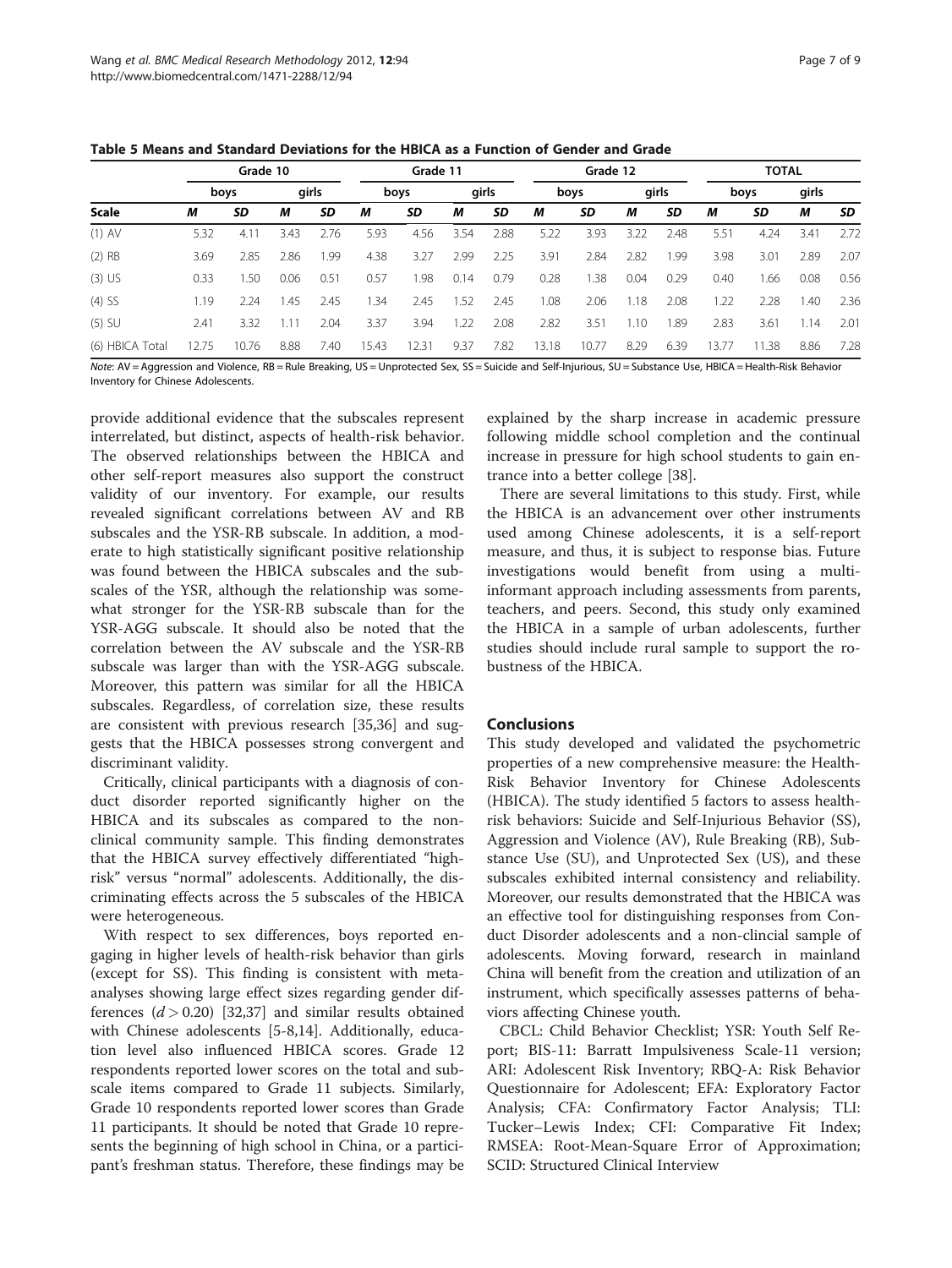#### <span id="page-7-0"></span>Abbreviations

HBICA: Health-risk behavior inventory for Chinese adolescent; HRB: Health-risk behavior; SS: Suicide and self-injurious; HCB: Health-compromising behaviors; AV: Aggression and violence; RB: Rule breaking; SU: Substance use; US: Unprotected sex; ARBI: Adolescent risky behavior inventory; YRBS: Youth risk behavior survey.

#### Competing interests

The authors declare that they have no conflicts of interests.

#### Acknowledgements

This study is supported by grants from the National Key Technologies R&D Program in the 11th 5-year plan of China (grant no. 2009BAI77B02). The authors would like to thank following people for their on-going work with participant recruitment and follow-up in sites: Zhengyan Jiang(Zhejiang University), Jing Liu(Peking University), Jianqun Fang(Ningxia Medical University), Wenbing Gao(Chinese Academy of Sciences), Yanqing Tang (China Medical University), Jin Jing(Sun Yat-Sen University), Wenqing Fu (Suzhou University), Yi Huang(Sichuan University), Wei Hong(Peking University).

They also thank the study participants and their parents for their cooperation and participation, without which this research would not be possible.

#### Author details

<sup>1</sup>Medical Psychological Institute, Second Xiangya Hospital, Central South University, #139 Ren-Min Zhong Road, Changsha 410011, China. <sup>2</sup>Child and Adolescent Mood Disorders Laboratory, McLean Hospital, Harvard Medical School, 115 Mill Street, Belmont, MA 02478, USA.

#### Authors' contributions

SY, XZ and JY were involved in the design of the study. MW, LC and MH was responsible for data gathering. MW analyzed the data. MW and RPA wrote the manuscript. All authors have read and approved the final version of the manuscript.

#### Received: 4 March 2012 Accepted: 7 July 2012 Published: 7 July 2012

#### References

- Bardone AM, Moffit TE, Caspi A, Dickson N, Silva PA: Adult mental health and social outcomes of adolescent girls with depression and conduct disorder. Dev Psychopathol 1996, 8:811-829.
- 2. Emery RE, Waldron M, Kitzmann KM, Aaron J: Delinquent behavior, future divorce or nonmarital childbearing, and externalizing behavior among offspring: a 14-year prospective study. J Fam Psychol 1999, 13:568–579.
- 3. Markey CN, Markey PM, Tinsley BJ: Personality, puberty, and preadolescent girls' risky behaviors: examining the predictive value of the five-factor model of personality. J Res Pers 2003, 37:405-419.
- 4. Centers for Disease Control and Prevention: High School YRBS—United States 2009 Results.: ; http://www.cdc.gov/mmwr/pdf/ss/ss5905.pdf.
- 5. Ji X: Prevalence of drinking behavior among Chinese secondary school students. Chinese Journal of School Health 2010, 31:1153–1156.
- 6. Xing X, Tao F, Wan Y, Xing C, Qi X, Hao J, Su P, Pan H, Huang L: Family factors associated with suicide attempts among Chinese adolescent students: a national cross-sectional survey. J Adolesc Health 2010, 46:592–599.
- 7. Xing Y, Ji C, Zhang L: Relationship of binge drinking and other healthcompromising behaviors among urban adolescents in China. J Adolesc Health 2006, 39:495–500.
- 8. Li X, Fang X, Stanton BF, Dong Q: The rate and pattern of alcohol consumption among Chinese adolescents. J Adolesc Health 1996, 19:353–361.
- 9. Greenberger E, Chen C, Beam M, Whang S, Dong Q: The perceived social contexts of adolescents' misconduct: A comparative study of youths in three cultures. J Res Adolesc 2000, 10:365-388.
- 10. Hesketh T, Ding QJ, Tomkins A: Smoking among youths in China. Am J Public Health 2001, 91:1653–1655.
- 11. National Bureau of Statistics of China: Data of China fifth population census.: ; http://www.stats.gov.cn/tjsj/ndsj/renkoupucha/2000pucha/html/.
- 12. Auerbach RP, Claro A, Abela JRZ, Zhu X, Yao S: Understanding risky behavior engagement amongst Chinese adolescents. Cognit Ther Res 2010, 34:159–167.
- 13. Auerbach RP, McWhinnie CM, Goldfinger M, Abela JRZ, Zhu X, Yao S: The cost of materialism in a collectivistic culture: Predicting risky behavior engagement in Chinese adolescents. J Clin Child Adolesc Psychol 2010, 39:117–127.
- 14. Auerbacha RP, Abela JRZ, Zhu X, Yao S: A diathesis-stress model of engagement in risky behaviors in Chinese adolescents. Behav Res Ther 2007, 45:2850–2860.
- 15. Adams CD, Perkins KC, Lumley V, Hughes C, Burns JJ, Omar HA: Validation of the Perkins Adolescent Risk Screen (PARS). J Adolesc Health 2003, 33:462–470.
- 16. Knight JR, Shrier LA, Bravender TD, Farrell M, Bilt JV, Shaffer HJ: A new brief screen for adolescent substance abuse. Arch Pediatr Adolesc Med 1999, 153:591–596.
- 17. Knight JR, Goodman E, Pulerwitz T, Durant RH: Reliability of the Problem Oriented Screening Instrument for Teenagers (POSIT) in Adolescent Medical Practice. J Adolesc Health 2001, 29:125–130.
- 18. Ursprung SA, Morello P, Gershenson B, DiFranza JT: Development of a measure of the latency to needing a cigarette. J Adolesc Health 2011, 48:338–343.
- 19. Sigel E, Hart J, Hoffenberg A, Dodge M: Development and psychometric properties of a violence screening tool for primary care. J Adolesc Health 2011, 48:358–365.
- 20. Jankowski MK, Rosenberg HJ, Sengupta A, Rosenberg SD, Wolford GL: Development of a Screening Tool to Identify Adolescents Engaged in Multiple Problem Behaviors: The Adolescent Risk Behavior Screen (ARBS). J Adolesc Health 2007, 40(180):e19–e26.
- 21. Lescano CM, Hadley WS, Beausoleil NI, Brown LK, Deramo D, Zimskind A: A brief screening measure of adolescent risk behavior. Child Psychiatry Hum Dev 2007, 37:325–336.
- 22. Rahdert ER: The Adolescent Assessment/Referral System Manual. Rockville, MD: U.S. Department of Health and Human Services, Alcohol, Drug Abuse, and Mental Health Administration; 1991.
- 23. Achenbach TM: Manual for the Child Behavior Checklist/4–18 and 1991 Profile. Burlington: University of Vermont, Department of Psychiatry; 1991.
- 24. Centers for Disease Control and Prevention: Youth Risk Behavioral Surveillance Survey, 2009 Questionnaire.: ; http://www.cdc.gov/healthyyouth/ yrbs/questionnaire\_rationale.htm.
- 25. Brener ND, Collins JL, Kann L, Mcmanus T, Kinchen SA, Sundberg EC, Ross JG: Reliability of the youth risk behavior survey questionnaire. Am J Epidemiol 1995, 141:575–580.
- 26. Yao S, Huigin Y, Zhu X, Auerbach RP, Abela JRZ, Pulleyblank R, Tong X: An examination of the psychometric properties of the Chinese translation of the Barratt Impulsiveness Scale, 11th version in a sample of Chinese adolescents. Percept Mot Skills 2007, 104:1169–1182.
- 27. Leung PW, Kwong SL, Tang CP, Ho TP, Hung SF, Lee CC: Test-retest reliability and criterion validity of the Chinese version of the CBCL, TRF, and YSR. J Child Psychol Psychiatry 2006, 47:970–973.
- 28. First MB, Spitzer RL, Gibbon M, Williams J: Structured Clinical Interview for DSM–IV Axis I Disorders, Research Version, Patient Edition (SCID-I/P). New York: Biometrics Research, New York State Psychiatric Institute; 1997.
- 29. Satorra A, Bentler P: A scaled difference chi-square test statistic for moment structure analysis. Psychometrika 2001, 66:507–514.
- 30. Kline RB: Principles and practice of structural equation modeling. 3rd edition. New Youk: Guilford; 2010.
- 31. Maron DJ, Telch MJ, Killen JD, Vranizan KM: Correlates of seat belt use by adolescents: implications for health promotion. Prev Med 1986, 15:614–623.
- 32. Turbin MS, Jessor R, Costa FM: Adolescent cigarette smoking: health related behavior or normative transgression? Prev Sci 2000, 1:115–124.
- 33. Kulbok PA, Cox CL: Dimensions of Adolescent Health Behavior. J Adolesc Health 2002, 31:394–400.
- 34. Donovan JE, Jessor R, Costa FM: Syndrome of problem behavior in adolescence: A replication. J Consult Clin Psychol 1988, 56:762-765.
- 35. Hayaki J, Anderson B, Stein M: Sexual Risk Behaviors Among Substance Users: Relationship to Impulsivity. Psychol Addict Behav 2006, 20:328–332.
- 36. Tapert S, Aarons G, Sedlar G, Brown SA: Adolescent substance use and sexual risk-taking behaviour. J Adolesc Health 2001, 28:181-189.